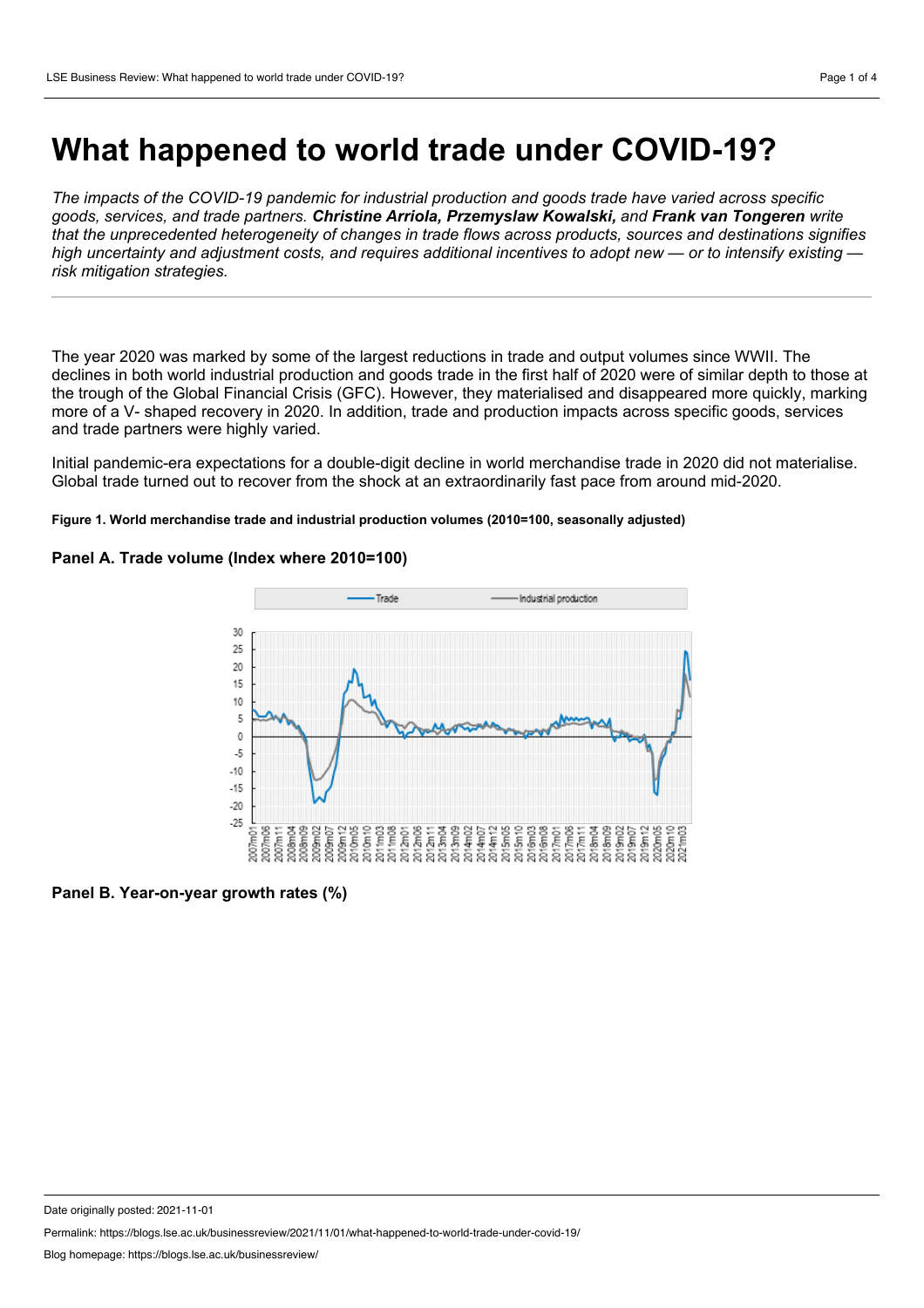

### *Source: OECD calculations based on data from CPB, Netherlands Bureau of Economic Analysis.*

However, the trade collapse did not hit all products to the same extent and the rising tide did not lift all parts of the global trade system equally. Trade impacts across specific goods, services and trade partners show a highly diverse picture. In our new OECD paper (Arriola, Kowalski, van [Tongeren,](https://www.oecd-ilibrary.org/trade/the-impact-of-covid-19-on-directions-and-structure-of-international-trade_0b8eaafe-en) 2021), we unravel some of the detailed changes in the product composition and geography of trade that occurred during the COVID-19 pandemic in 2020.

In 2020, trade in services declined more and recovered at a slower pace than goods trade. Not surprisingly, trade in travel and tourism services slumped dramatically, but trade in digitally delivered services, such as telecommunication and IT services, boomed. Overall, the value of exports of services in OECD countries declined in 2020 by 16.7%, twice as much as the value of goods exports, which dropped by 8.2 %. This was one factor underpinning the relatively large adjustments in output relative to those in trade, as services account for a larger share of the economy than their weight in international trade.

Trade in several types of goods and services plummeted, while that in others increased markedly. The product structure of merchandise trade changed significantly: trade in several products nosedived (e.g., fuels, aircrafts, cars, mechanical machinery, steel), while trade in some other products increased (e.g., protective equipment and pharmaceutical products, food, and 'home nesting' products such as domestic appliances and electronics).

Our analysis shows that the variation in trade impacts across the different product categories in 2020 was not only larger than during the GFC but also larger than in any other year in the past two decades.

#### **Figure 2. Changes in trade of 20 most traded products**

Date originally posted: 2021-11-01

Permalink: https://blogs.lse.ac.uk/businessreview/2021/11/01/what-happened-to-world-trade-under-covid-19/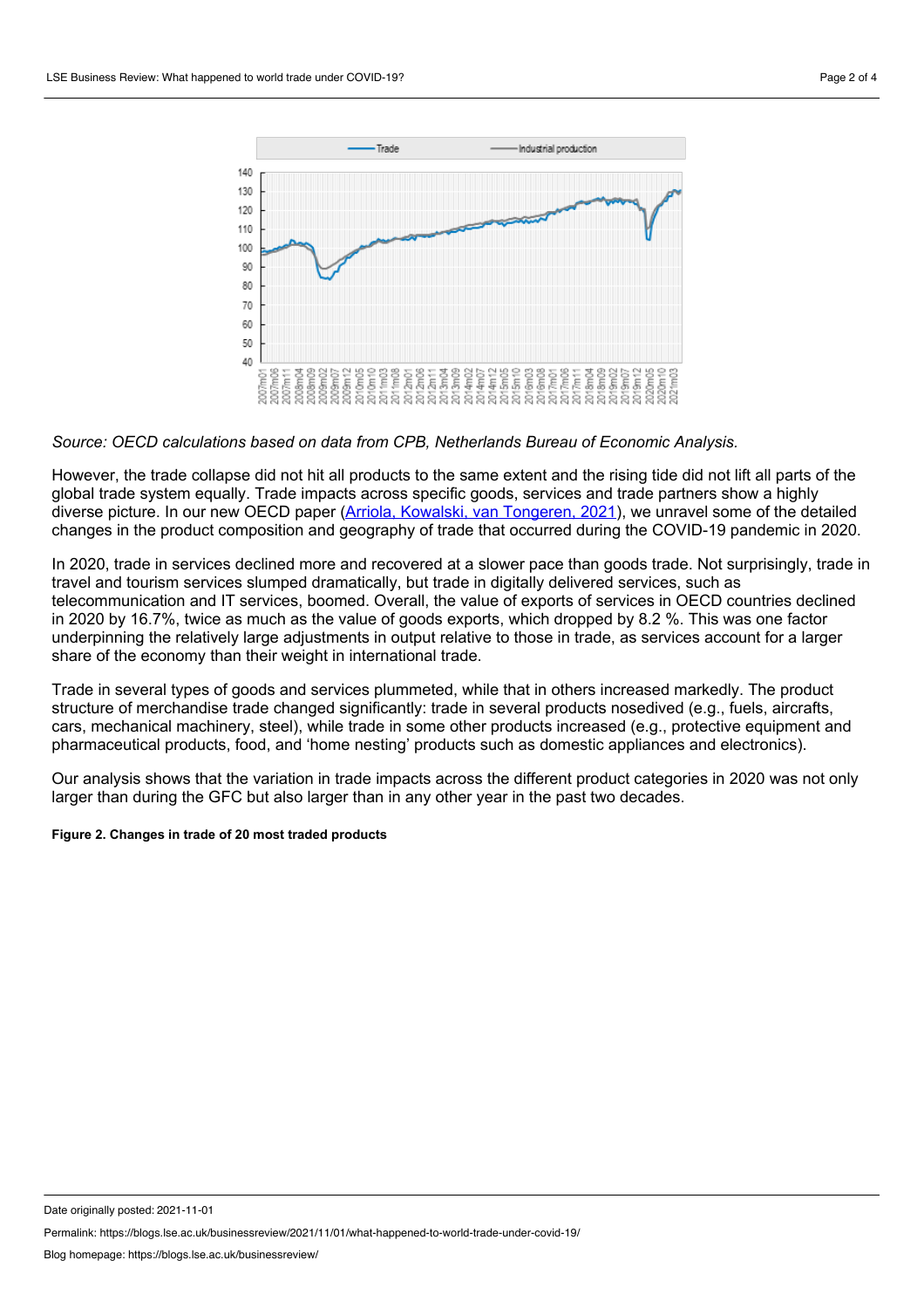

Note: the top-20 traded products ranking was established on the basis of value of trade (exports + imports) in 2019 exports across 37 largest economies for which product-level data for trade values is available for the whole 2020. *These are: Argentina, Australia, Austria, Belgium, Brazil, Canada, Chile, China, Chinese Taipei, Czech Republic, Denmark, Germany, Finland, France, Hungary, Ireland, Italy, Japan, Kazakhstan, Korea, Malaysia, Netherlands, Norway, Philippines, Poland, Portugal, Romania, Russian Federation, Singapore, Slovakia, South Africa, Spain, Sweden, Switzerland, Turkey, United States and United Kingdom. The numbers in product descriptions are 2-digit* HS codes. For a descriptions of all HS 2-digit codes, see the **UN Comtrade [Reference](https://unstats.un.org/unsd/tradekb/Knowledgebase/50039/UN-Comtrade-Reference-Tables) Tables**. Source: Authors' *calculations based on ITC's Trade Map database.*

Date originally posted: 2021-11-01

Permalink: https://blogs.lse.ac.uk/businessreview/2021/11/01/what-happened-to-world-trade-under-covid-19/

Blog homepage: https://blogs.lse.ac.uk/businessreview/